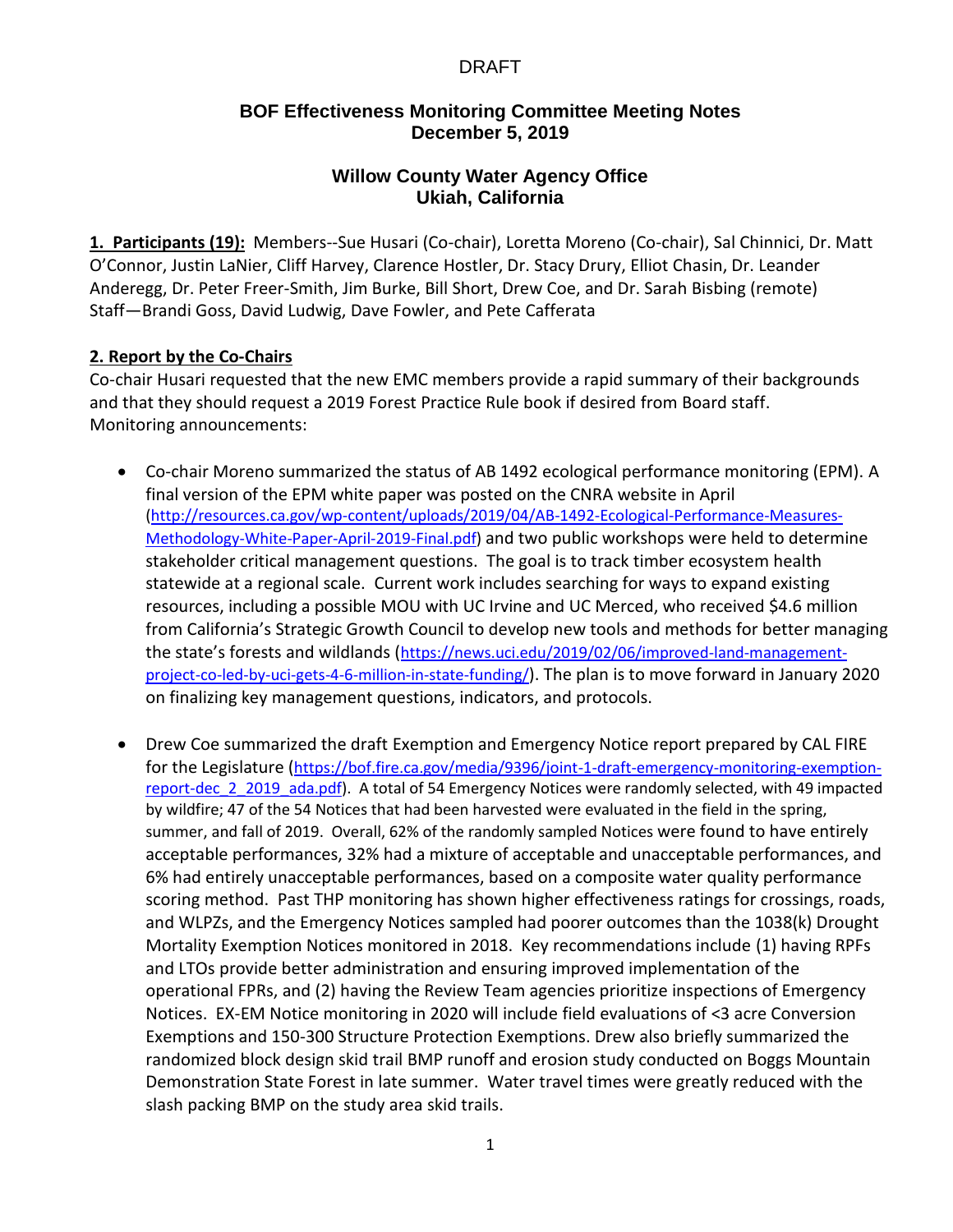# **3. Consideration of Full EMC Project Proposals for Fiscal Year 2019/2020**

The EMC allocated approximately 20 minutes for discussion and review of the five full project proposals submitted for funding requests using fiscal year 2019/2020 EMC funds. Letters were sent to the PIs by BOF staff after the September EMC meeting asking for clarifications based on content in the brief project proposals. Co-chair Husari briefly summarized the ranking criteria specified in Appendix F of the EMC Strategic Plan. Instruction was given to rank projects more highly when they specifically proposed testing one or more FPRs. Key discussion points are listed below each project.

EMC-2019-001: Assessing vital rates and population connectivity of Black-Backed Woodpeckers in green and burned forest within a managed, fire-prone landscape (PIs Dr. James Rivers, OSU, and Dr. Jake Verschuyl, NCASI)

- Greater information is needed on the extent of black-backed woodpecker use of green trees.
- The study is addressing whether the existing FPRs are providing sufficient habitat for black-backed woodpecker nesting and survivability. Currently the FPRs for snags are vague, only requiring that a sufficient number of snags be left for wildlife.
- This project proposal only addresses one wildlife species (single species specific study).
- The project proposal is well written and documented, supporting a PhD student.
- The funding request is large, making it very difficult to fund the entire project.

# EMC-2019-002: Evaluating treatment longevity and maintenance needs for fuel reduction projects implemented in the wildland urban interface of Plumas County, CA (PIs Dr. David Saah, SIG, and Jason Moghaddas, SIG)

- There is considerable uncertainty on how to quantify fuels across landscapes.
- This study will take methodology developed for a study conducted in the Lake Tahoe Basin and expand the study scope to Plumas County.
- Data from ground monitored plots will confirm how well drone LiDAR can assess surface fuel loading, potentially providing very valuable information.
- Fuel treatment maintenance and longevity are significant issues, and are concerns in the VTP EIR.
- It is unclear how the results would be used to modify existing FPRs (closer ties are needed).
- The current rules require post-treatment slash to be < 18 inches high, but it is not specified if this is an average depth, and how to measure it for rule compliance. This study could provide a new tool.
- The study is most applicable to the Sierra Nevada mixed conifer region.

# EMC-2019-003: Fuel treatments and hydrologic implications in the Sierra Nevada (PIs Dr. Terri Hogue, CO School of Mines, and Dr. Alicia Kinoshita, SDSU)

- The high elevation, wet meadow environment and snow dominated hydrology of the Sagehen Creek watershed are more characteristic of USDA Forest Service terrain than non-federal timberlands in California.
- It is not clear how well these treatments and the modeling effort would transfer to other Sierra Nevada watersheds on the west side of the range.
- The SPLAT treatments being used in the Sagehen Creek watershed may not be applicable to most common treatments being used on private timberlands in California.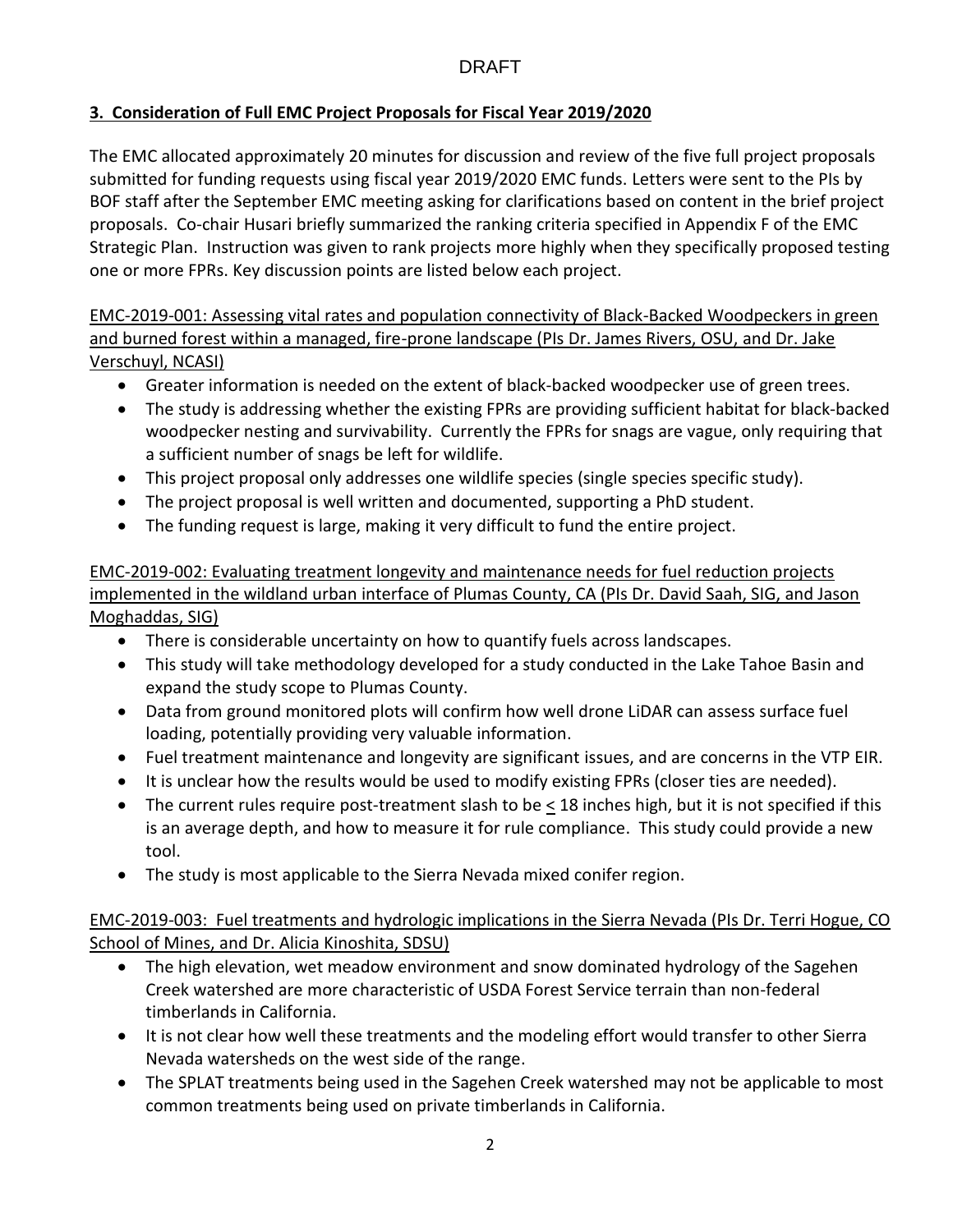- The study results may not apply at the landscape level, but the harvest methods are ones that are used (i.e., data collected may be useful within the SPLATs, but not at the landscape scale).
- The study focus is overly ambitious and could use greater focus on areas directly applicable to the FPRs. Currently no specific FPRs are being tested in this Tahoe National Forest watershed.

EMC 2019-004: Drafting bypass flows and their effects on native fish: linking forest practice rules to fish and game code (PIs Dr. Robert Lusardi, Dr. Andrew Rypel, and Dr. Nann Fangue, UC Davis)

- Greater fish mortality will likely occur from e-fishing than from the reduced streamflows associated with water drafting levels (i.e., 2 cfs). The study would attempt to measure stress levels associated with low streamflows, but e-fishing impacts would confound the study methodology.
- The study focuses on the 2 cfs FPR, but the rule also states that you can't remove greater than 10 percent of the flow. This project does, however, specifically test an existing FPR.
- It is not clear that the study results could be transferred to other parts of the state.
- This study would not test impacts on a population, only on individual fish.
- Key parameters for juvenile coho salmon survival should be considered (see Dr. Ross Vander Vorste's PPT at: [https://caseagrant.ucsd.edu/sites/default/files/Grantham\\_RussianRiverWCB.pdf](https://caseagrant.ucsd.edu/sites/default/files/Grantham_RussianRiverWCB.pdf))

EMC 2019-005: Sediment monitoring and fish habitat—San Vicente accelerated wood recruitment (PIs Cheryl Hayhurst, Michael Fuller, and Peter Roffers, CGS)

- This study provides a good opportunity to monitor a large wood project submitted under 14 CCR § 916.9(v).
- There are weaker ties to the more general WLPZ FPRs cited in the proposal.
- Accelerated wood recruitment has been used extensively in coastal streams, and has been actively encouraged as part of THPs by the Wood for Salmon Working Group.
- Not many large wood projects are monitored at this level. Drone LiDAR monitoring provides an innovative 3D approach to document both wood and sediment.
- Past EMC monitoring projects have not occurred in the Santa Cruz Mountains.
- A relatively low funding request has been made for this project.

|  |  | Scoring Matrix for the Full Project Proposals |
|--|--|-----------------------------------------------|
|  |  |                                               |

| <b>EMC Project Number</b> | <b>Brief Project Name</b>               | <b>EMC Average Score</b> |
|---------------------------|-----------------------------------------|--------------------------|
| EMC 2019-001              | Black-Backed Woodpecker Study in        | 19.5                     |
|                           | <b>Green and Burned Forest</b>          |                          |
| EMC 2019-002              | <b>Treatment Longevity for Fuel</b>     | 17.5                     |
|                           | <b>Reduction Projects</b>               |                          |
| EMC 2019-003              | Fuel treatments and Hydrologic          | 15.1                     |
|                           | Implications in the Sierra Nevada       |                          |
| EMC 2019-004              | Drafting Bypass Flows and their Effects | 15.4                     |
|                           | on Native Fish                          |                          |
| EMC 2019-005              | Sediment Monitoring and Fish Habitat--  | 19.8                     |
|                           | with Accelerated Wood Recruitment       |                          |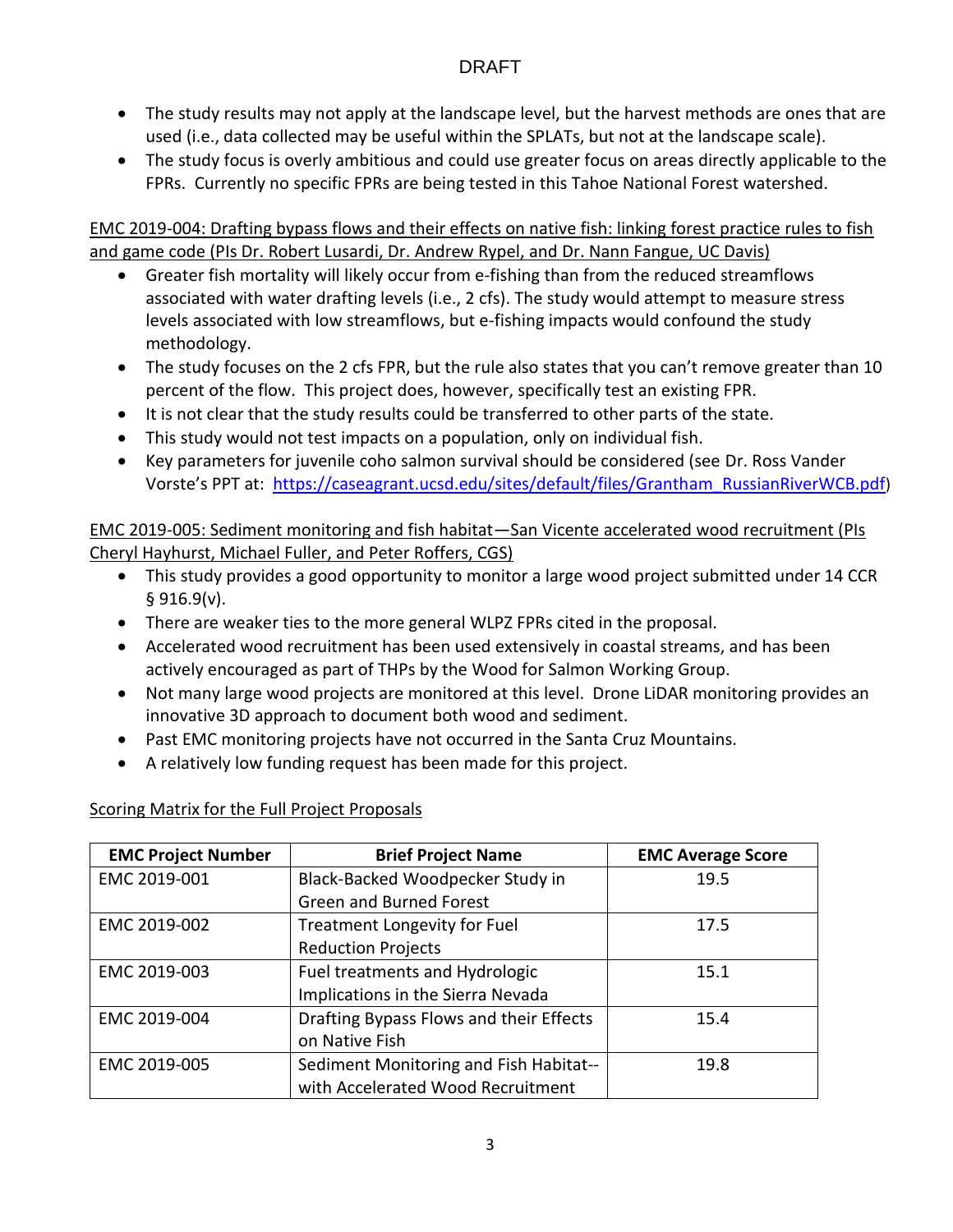#### Funding Discussion for EMC Projects

The EMC currently receives \$425,000 per fiscal year from the AB 1492 TRFR Fund for funding monitoring projects. Due to allocations made in FY 2018 for the Class II Large Effectiveness Study, the following funding is available for the next four fiscal years:

| FY 2019/2020 | \$222,000 |
|--------------|-----------|
| FY 2020/2021 | \$215,000 |
| FY 2021/2022 | \$270,000 |
| FY 2022/2023 | \$425,000 |

Co-chair Husari stated that it is important for the EMC to have funding available for each fiscal year, and not to commit the entire funding amount for multiple years to one large project. After considerable discussion, Co-chair Husari made the following motion, which was seconded by Member LaNier:

Fully fund EMC 2019-002 (*Treatment Longevity for Fuel Reduction Projects*) and EMC 2019-005 (*Sediment Monitoring and Fish Habitat-- with Accelerated Wood Recruitment*) in FY 2019/2020; fund the first year of EMC 2019-003 (*Fuel treatments and Hydrologic Implications in the Sierra Nevada*) and partially fund the second year if modification of the Scope of Work (SOW) takes place to better address the FPRs.<sup>1</sup>

The motion passed unanimously, with one abstention (Member Short recused himself due to a conflict of interest for EMC 2019-005).

Co-chair Husari made a second motion, which was seconded by Co-chair Moreno:

If the second part of the first motion fails (i.e., Members Coe and O'Connor are not able to successfully modify EMC 2019-003 [*Fuel treatments and Hydrologic Implications in the Sierra Nevada]*), partially fund EMC-2019-004 (*Drafting Bypass Flows and their Effects on Native Fish*).

The motion passed with the following vote:

| Husari      | Aye     |
|-------------|---------|
| Moreno      | Aye     |
| Chinnici    | Nay     |
| O'Connor    | Aye     |
| Anderegg    | Aye     |
| Freer-Smith | Aye     |
| LaNier      | Aye     |
| Harvey      | Aye     |
| Hostler     | Aye     |
| Drury       | Aye     |
| Chasin      | Aye     |
| Burke       | Aye     |
| Short       | Abstain |
| Coe         | Ave     |

 $\ddot{\phantom{a}}$ 

<sup>1</sup> Drew Coe, Dr. Matt O'Connor, and Pete Cafferata will contact Drs. Hogue and Kinoshita to discuss needed SOW modifications.